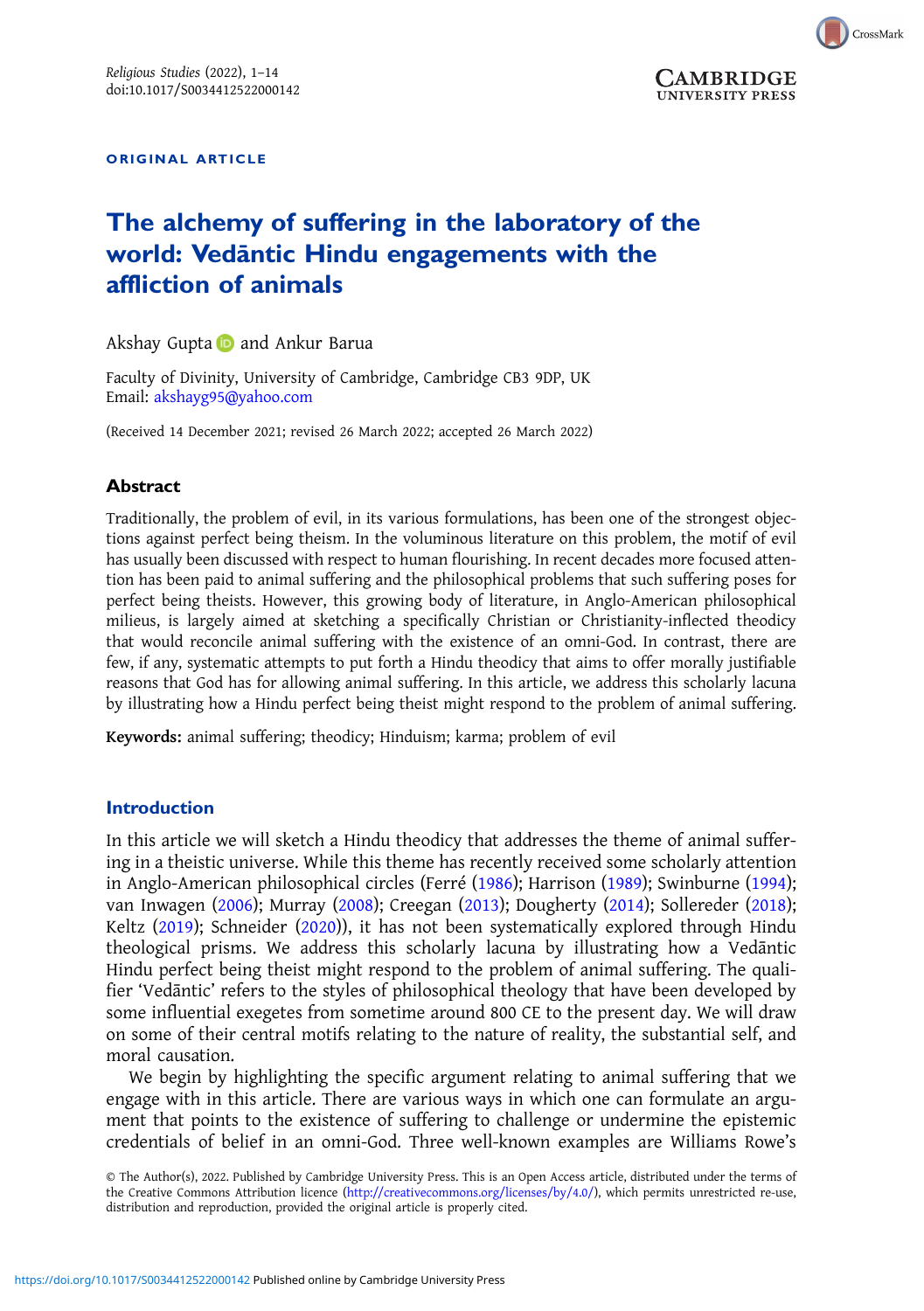evidential argument from evil, Paul Draper's argument in defence of the Hypothesis of Indifference (Draper [\(1989](#page-12-0))), and Michael Tooley's argument against sceptical theism (Tooley [\(2019](#page-12-0)a)). A common motif in these argumentative patterns is that instead of seeking to demonstrate some straightforward logical contradiction in an argument that moves from the existence of evil as a premise to the non-existence of God as a conclusion, they offer various types of empirical data and everyday considerations to support the claim that the existence of God is implausible or unlikely.

One can formulate an argument from animal suffering that would reflect the logical form of any of these three arguments. However, it is beyond the scope of this article to address all such possible formulations. We will develop an evidential argument from animal suffering that follows the structure of Rowe's evidential argument from evil. This argument (henceforth, EAAS – the evidential argument from animal suffering) can be laid out as follows:

- 1. There exist instances of intense animal suffering which an omnipotent, omniscient being could have prevented without thereby losing some greater good or permitting some evil equally bad or worse.
- 2. An omniscient, wholly good being would prevent the occurrence of any intense animal suffering it could, unless it could not do so without thereby losing some greater good or permitting some evil equally bad or worse.

Therefore,

Conclusion: There does not exist an omnipotent, omniscient, wholly good being.

The EAAS mirrors Rowe's evidential argument ([1979,](#page-12-0) 336), except that we have replaced 'suffering' with 'animal suffering'. Thus, as in the case of Rowe's argument, the premise that is debatable in the EAAS is premise 1. Our strategy for denying premise 1 is to formulate a Hindu theodicy that argues that God could not have prevented animal suffering without losing some greater good.

## The question of animal affliction

Before delineating our theodicy, we outline in this section four central questions that a theodicist must address in engaging with the EAAS.

The first question (Q1) is: does God's allowing of animal suffering produce a greater measure of overall good in the world, and if so, how? An omni-God would not allow suffering unless the goods that obtained, concurrently or subsequently, on account of such suffering outweigh the suffering itself. For instance, God would not allow a deer to undergo excruciating pain in a forest fire unless this state of affairs somehow qualitatively improved the overall well-being of the world. If there are indeed instances of suffering that are not connected to some greater good, then there is gratuitous suffering, which an omni-God would not allow.

A second, related question (Q2) is: assuming that animal suffering brings about a greater good, why is such suffering an effective means to bring about this good? For instance, let us say that a quantum of animal suffering (S) is equivalent to the experience of ten units of pain. Moreover, through the pathway of S, the animal subsequently obtains a greater good which is the experience of fifteen units of happiness, and this experiential state outweighs the earlier ten units of pain. Now, it is conceivable that an omnipotent and omnibenevolent God would enable the animal to obtain this greater good without first undergoing S, hence increasing the goodness in the world through a less painful pathway. Thus, there is an onus on the theodicist to offer some reasons as to why animal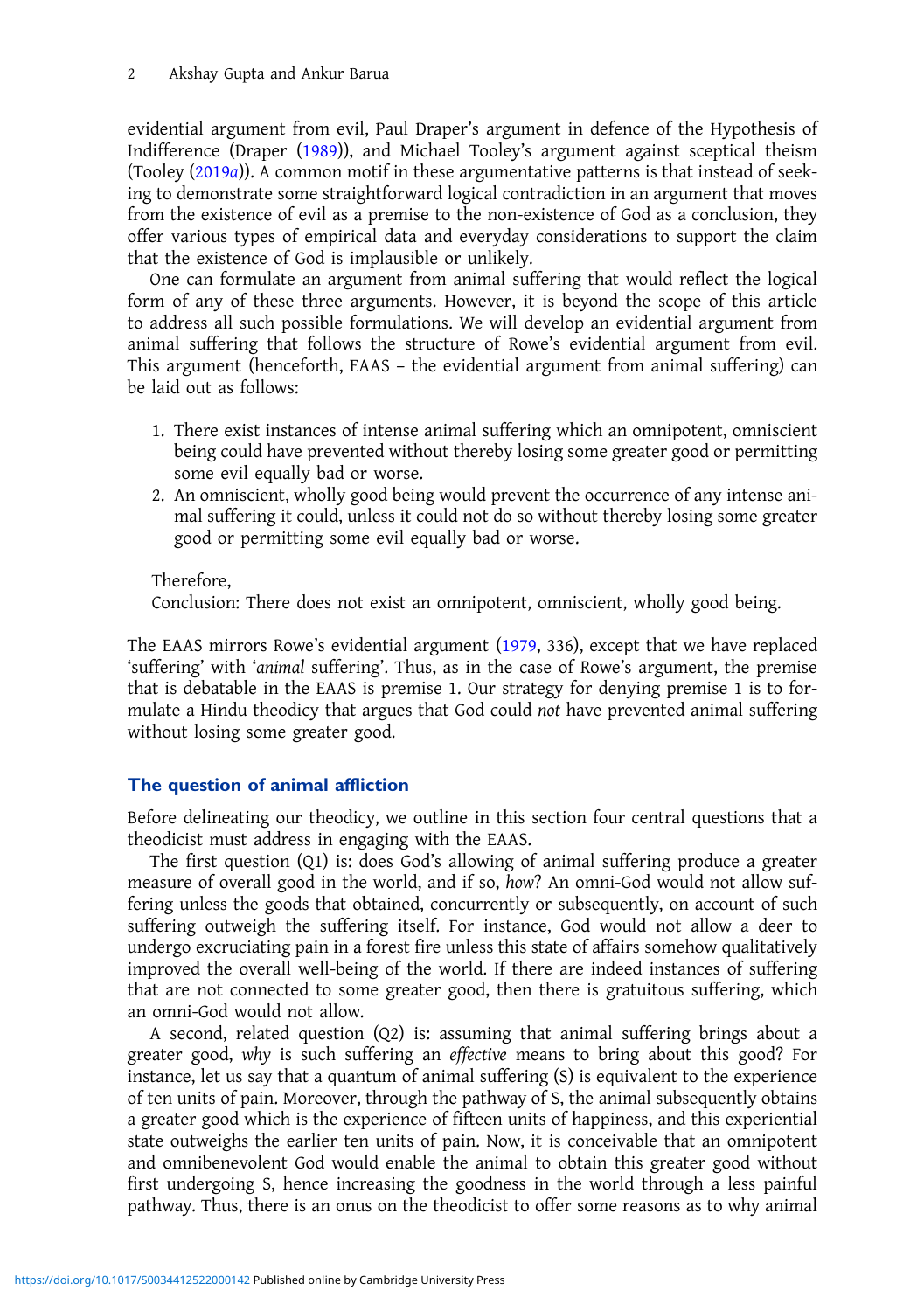suffering, and not some other process, effectively brings about the good or goods that it does.

A third question is directed particularly at the proponents of a soul-making theodicy. They argue that suffering serves a greater good because it enables individuals to develop positive moral character. However, soul-making theodicists must answer the question (Q3): how can animals participate in such a propaedeutic soul-making process? This question poses a serious challenge to soul-making theodicies. For instance, it has been pointed out that John Hick, the most well-known proponent of soul-making theodicy, has not provided a compelling response to this question (Tooley ([2019](#page-12-0)b); see also Hick  $(1977), 309 - 317$  $(1977), 309 - 317$  $(1977), 309 - 317$  $(1977), 309 - 317$  $(1977), 309 - 317$ <sup>1</sup>

A fourth question (Q4) applies to those who deny the following thesis:

Assembly Origin Essentialism (AOE): 'If the materials from which a creature originated were assembled by a process that was too different, then that creature would not have existed' (Hill  $(2021)$  $(2021)$ ).<sup>[2](#page-11-0)</sup>

Deniers of AOE maintain that a particular self (X) can be embodied as a human being or as any type of animal. For instance, those who argue that an individual's identity is rooted in an immaterial soul and not in a physical body, such as Richard Swinburne ([2013](#page-12-0)), can be included among the deniers of AOE. This denial of AOE entails that there is a possible world  $W^*$  in which X is embodied as a human, and a possible world  $W^{**}$  in which X is embodied as an animal.

Now, the question that deniers of AOE must answer is: why does God, seemingly arbitrarily, put certain selves in situations where they suffer as animals, when they could have been placed in fortunate circumstances such as those of a certain human being or a certain animal enjoying a greater degree of well-being? If X is embodied as an animal and suffers specifically on account of such embodiment, rather than as a human being with a qualitatively better life or as another type of animal with a qualitatively better life, then one can charge God with partiality and arbitrarily choosing to allow X to suffer qua animal, while enabling another self to prosper qua human or qua more fortunate animal.

## Sketching a Vedāntic vision

Having illustrated the four central questions that a theodicist must address when accounting for animal suffering, we formulate in this section a Vedāntic Hindu theodicy that provides a response to them. This theodicy is not intended to be an exegesis of a specific Hindu scriptural text, or an exposition of the arguments of a particular Hindu philosopher or theologian. Nevertheless, the theodicy we present is a rational reconstruction of certain motifs from major Hindu scriptural texts such as the Bhagavad-gītā (c. 500 BCE–200 CE) and the Bhāgavata-purāṇa (c. ninth century CE) (henceforth BhP).

First, this theodicy is shaped by a doctrine of reincarnation. Our notion of reincarnation adopts the Sāṃkhya cosmological categories outlined in the BhP (BhP 3.26–27; Tagare & Shastri [\(1950](#page-11-0)), 366–384). Each living being is a spiritual self ( jīva, ātman) that is contingently associated, in a particular lifetime, with a physical body as well as with a 'subtle body' (liṅga-śarīra). This subtle body is a noetic complex that is composed of the mind (manas), intellect (buddhi), and egotism (ahaṃkāra). While the subtle body roughly corresponds to the 'mind' in some western contexts, there are some crucial differences: in our Sāṃkhya-shaped framework, manas is constituted of extremely refined material elements, whereas in a Cartesian world-view, the mind is immaterial.<sup>[3](#page-11-0)</sup> In other words, in the account that we are sketching, the true centre of gravity of the living being and the bearer of consciousness is not the perishable psychosomatic continuum but the imperishable nonmaterial self.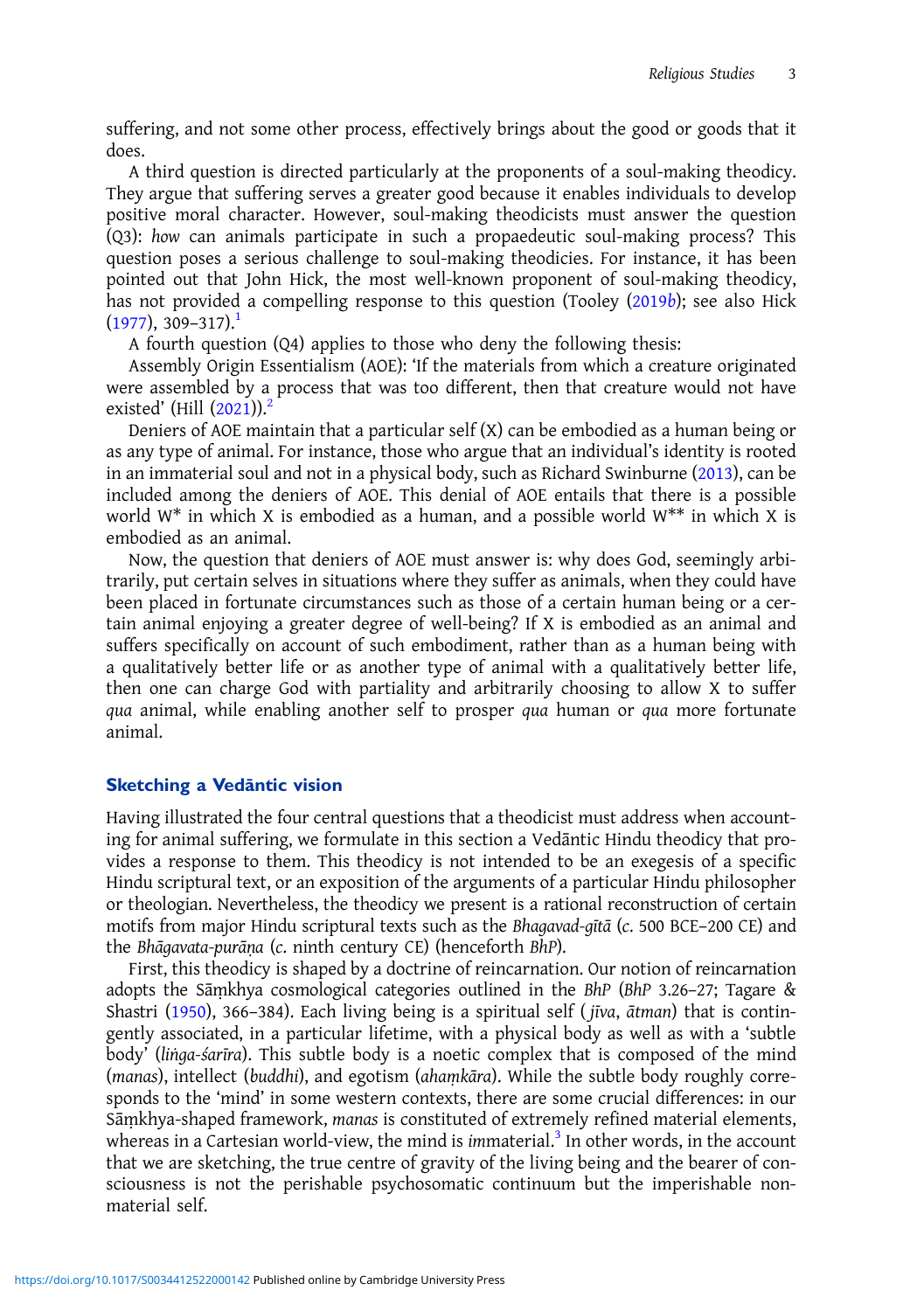Second, according to this theodicy, the highest good for spiritual selves is to gradually develop, across these multiple lifetimes, a loving relationship with God, who is conceptualised in the BhP as an all-powerful, all-knowing, all-loving perfect being (Gupta [\(2020](#page-12-0))). This love reaches its highest stage of perfection when selves become unswervingly devoted to the omni-God with one-pointed attention and are freed from worldly vices such as anger, lust, greed, envy, and so on. Upon attaining this wholehearted devotion to God, selves would reside with God in a supramundane realm beyond this world (BhP 2.9.9–12; 3.15.14–20; Tagare & Shastri [\(1950\)](#page-11-0), 205; 305). We will call the development of such singular devotion soteriological perfection.

In other words, a living being's personal identity is grounded ultimately in the self (ātman). At death, the physical body dissolves but the subtle body remains associated with the self on its migration towards a new physical body. That is, reincarnation is the process of the self acquiring and relinquishing physical bodies. However, upon attaining soteriological perfection, both the physical body and the subtle body, which are temporarily associated with the ātman during its sojourn in the physical world, would dissolve. In short, a living being would move through several lifetimes within the physical world, until it brings an end to the process of reincarnation through attaining soteriological perfection.

Four interrelated concepts that are central to our discussion are dispositional tendencies (saṃskāras), karmic mechanisms, the soul-making telos of suffering, and libertarian free will. This conceptual constellation will help us to situate, in the next section, animal affliction on a cosmological horizon that is oriented towards spiritual perfection, which is to be attained through various forms of embodiment.

We hold that every experience or action leaves behind an impression or a trace (saṃskāra) on a self's subtle body.[4](#page-11-0) For instance, if one goes skydiving, crashes painfully to the ground after the parachute undergoes a malfunction, and somehow survives with several broken bones, this experience would register a strong saṃskāra on the subtle body. For the remainder of one's life, one would be unlikely to go skydiving cheerfully again, due to the lingering strength of this impression. By continually acquiring such types of saṃskāras in worldly experiences, a self's subtle body can be repeatedly reconfigured. In our framework, each self's behaviour is heavily influenced or shaped by its subtle body, which can be regarded as the psychosomatic envelope of the self. So, the acquisition of new saṃskāras would transform one's psychic dispositions, habitual expectations, concrete modes of behaviour, and so on.

Next, our theodicy posits the existence of karmic mechanisms as the moral motor which drives the processes of reincarnation. Crucially, these mechanisms are continually sustained and supervised by God. This motif is supported by the BhP. For instance, BhP 2.[5](#page-11-0).21<sup>5</sup> states, 'desiring to expand himself, God, the controller of  $m\bar{q}y\bar{a}$ , by his own will, accepted things obtained in the self, i.e. time, karman, and one's own nature, by God's own māyā.' This verse indicates God's voluntary acceptance of the processes of karman and thus illustrates God's command over them. Furthermore,  $BhP$  2.5.14 $^6$  $^6$  states that karman is not something other than or beyond God. Lastly,  $BhP 2.10.12<sup>7</sup>$  $BhP 2.10.12<sup>7</sup>$  $BhP 2.10.12<sup>7</sup>$  states that the karmic mechanisms exist because of God's support ( yad-anugrahata) also asserts that the karmic mechanisms would cease to exist if God were to abandon ( yad-upekṣā) them, thus illustrating that they require God's constant ontological support.

Through God's divine governance, karmic mechanisms administer consequences to individuals in proportion to the moral quality of their actions. So, good deeds will be met with good rewards, and bad deeds will be met with bad rewards. Crucially, the karmic consequences may not be administered in the same life in which one performed the actions that generated to them – one can receive the consequences in a subsequent life. These motifs are supported by an important verse BhP  $6.1.45$ , which states, 'indeed,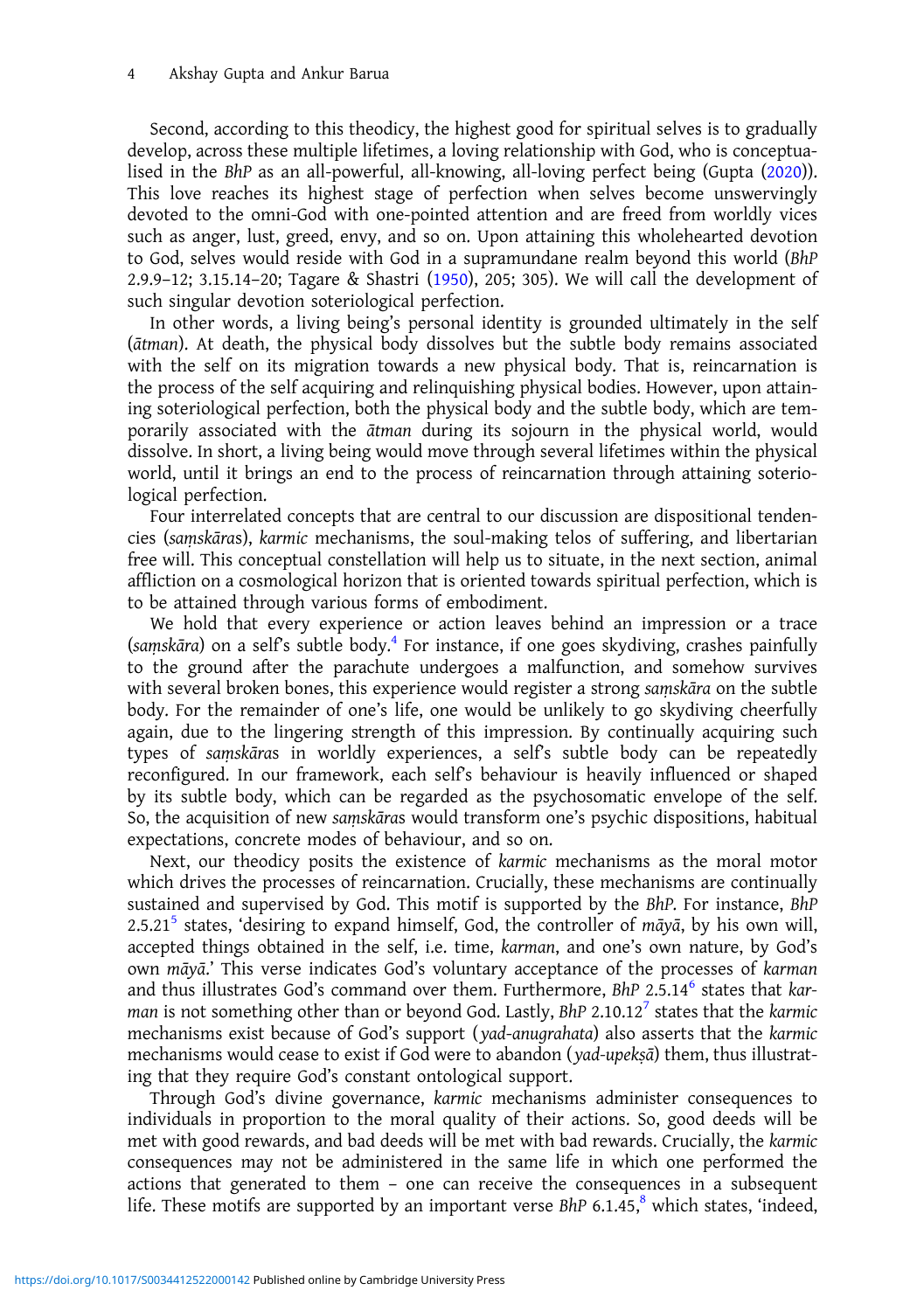a person who undertakes righteousness (dharma) or unrighteousness (adharma) experiences the fruit of that [action] in the same degree and in the same manner as it was performed, in the life to come'. As we will discuss shortly, there are alternative readings of this verse that do not maintain that karmic consequences must be administered in the same manner as their associated actions. For now, we highlight that this verse suggests that all happiness or suffering is merited through selves' free choices, since all such instances of happiness or suffering are karmic consequences that are proportionately meted out in response to particular actions. Although this view is not explicitly declared in the BhP, we uphold it on the basis of God's omnibenevolence – if there were instances of undeserved suffering or undeserved enjoyment, God would either allow gratuitous evil (in the case of those selves that undergo undeserved suffering) or be partial (in the case that only certain selves, and not other selves, experience unmerited pleasure).

Such karmic merits and demerits, we maintain, are accrued only in a human embodiment. The exercise of moral agency requires certain forms of self-reflexivity which are expressed through various acts of deliberation, judgement, and so on. Humans have the developed capacities for self-appraisal, self-scrutiny, and self-reorientation which are needed not only for navigating their routes through a physical environment but also for developing fine-grained conceptual analyses of the significance of moral existence. However, this is not to suggest a 'speciesist' chasm between humans and animals on a moral landscape – indeed, in our framework, it would be more accurate to say that in animal embodiment moral capacities are held in abeyance than to say that they are utterly non-existent. Various empirical studies suggest that the rich mental lives of animals are characterised by forms of instrumental reasoning, quite sophisticated navigational capacities, predictive behaviour, prosocial capacities, and so on (Andrews & Beck [\(2017](#page-11-0))). From our theodical perspective, the imperishable ātman is not eclipsed in an animal, and so it contains rudimentary potentialities for engaging in moral behaviour that are activated once the ātman is enveloped by a suitable subtle body in a human embodiment.

These considerations lead us to our next crucial point – in our theodicy, karmic mechanisms serve a soul-making function and enable selves to learn soteriologically beneficial lessons. How karmic mechanisms can serve a soul-making function is as follows. In the case that individuals can recall the experience of suffering that occurred through karmic mechanisms, such mechanisms can lead selves to become more sensitive to the pain of others by reference to their own pain. For instance, let us consider the case of Joe punching Harry in the face. Some days later, Joe gets punched in the face by someone else, and this is a karmic consequence of having punched Harry in the face, regardless of whether or not Joe affirms the reality of karmic mechanisms. Joe experiences a quantum of pain, due to which Joe may introspectively acquire a deep, experientially rooted acquaintance with the feeling of pain. Even if Joe does not envision any causal relation between his hurtful behaviour in the past and the punch in the present, he can become more mindful of his actions and, through a sympathetic identification with the suffering of Harry, he can restrain himself from harming others.

In the above example, the karmic consequence (Joe getting punched) was administered in the same manner as the action that led to this consequence (Joe punching Harry). Yet, we argue that karmic consequences do not always need to be administered in exactly the same way as their associated actions, though we also maintain that the quantum of pain or pleasure that individuals experience is still proportionate to the moral quality of this action even in these cases. This point is supported by an alternative reading of BhP 6.1.45, such as that of the contemporary Vedāntic theologian A. C. Bhaktivedanta Swami Prabhupāda, who translates this verse as 'in proportion to the extent of one's religious or irreligious actions in this life, one must enjoy or suffer the corresponding reactions of his karma in the next' (Prabhupāda & Swami ([1998](#page-12-0)b), 74). Here, notably, Prabhupāda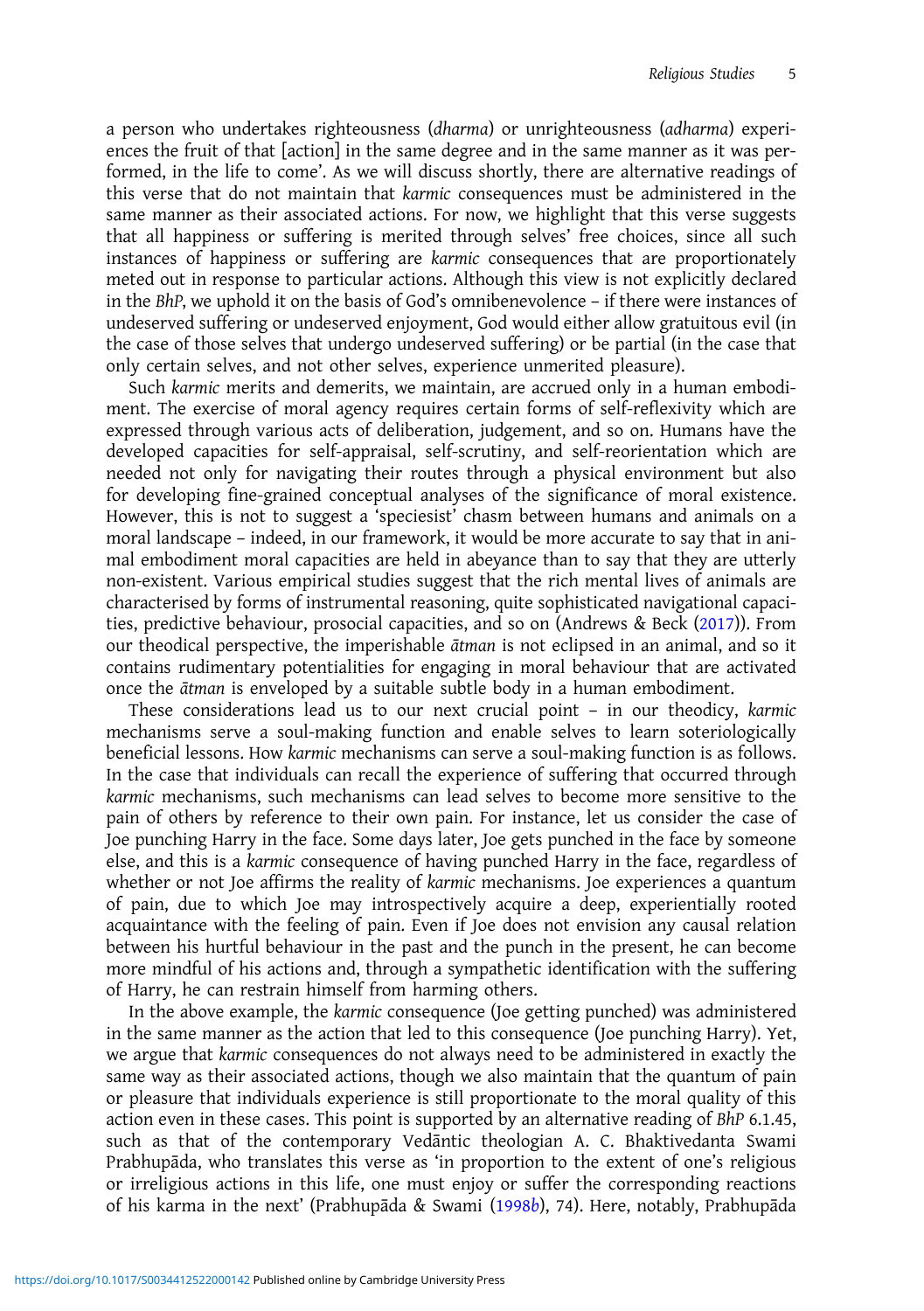holds that karmic consequences do not have to be administered in the same manner as their associated actions, although he does indicate that the severity of karmic consequences is proportionate to their corresponding actions.

So, we maintain that the process of undergoing suffering through receiving karmic consequences can be instructive, even when such consequences are not similar to their associated actions. For instance, soul-making theodicies are a common type of theodicy, and yet most of these do not require belief in karmic mechanisms – which suggests that suffering in itself is instructive, even when individuals who suffer do not perceive that their suffering is being administered to them in a manner similar to a previous action of theirs.

In this context, there is some empirical evidence that suggests that suffering can cause individuals to become more empathic (Hemberg ([2017](#page-12-0)), 14). A thought experiment can illustrate how suffering may generate in an individual, who reflects on their own experiences of suffering, greater phenomenological sensitivity to the suffering of others. Consider a rich lady, Susy, who rapidly walks past John, a homeless person on the street. Susy has no immediate experience of destitution, and she is unable to empathise with John in his impoverishment. Now, let us imagine that Dorothy, who is today just as rich as Susy but was once homeless herself, walks by John. While homeless, Dorothy came to understand, from a first-person standpoint, the hardships of the homeless life and how difficult it is to escape it. So, it is plausible that Dorothy's reaction to John will be qualitatively quite different. Her first-hand experience has led her to be more sensitive to the everyday pain of homeless people, and she compassionately gives some money to John.

We argue that this thought experiment sketches a plausible scenario. In real-world circumstances too, we often observe that individuals who undergo great hardship develop their moral character in meaningful and positive ways (see Burley [\(2016\)](#page-12-0), 149–150). So, it is reasonable to maintain that karmic mechanisms, which undergird the distribution of rewards and punishments in milieus of spiritual amelioration, can lead selves to develop their moral character in the direction of non-egocentricity and the generation of other-regarding virtues. This development can make them more compassionate, patient, empathic, and considerate, and enable them to develop the purity of character that is needed for the attainment of soteriological perfection.

Additionally, these karmic mechanisms are conducive for soteriological perfection because they can motivate individuals to free themselves from the harshness of this world and develop a dispassionate outlook towards it. For instance, within the context of caring science, Jessica Hemberg notes that individuals who have undergone suffering 'no longer prioritise superficial things such as money or status' (Hemberg ([2017](#page-12-0)), 12). Through the development of such a dispassionate outlook, individuals can curb their acquisitive and materialistic tendencies, and consequently, they may be able to turn towards God with a deeper sincerity.

Furthermore, we maintain that karmic consequences can serve a soul-making purpose even when individuals are unable to recall their experiences. Since the suffering generated by karmic consequences leaves an impression on a self's subtle body, such suffering can serve a soul-making purpose by moulding this subtle body in a soteriologically beneficial manner, even in cases where this self has forgotten this suffering. To illustrate how this may be the case, we propose this analogy: we unreflectively receive in our childhood various saṃskāras which often affect or structure our behaviour later on in adolescence, even though as adults, we are unable to recall the experiences that generated these samskāras. In a similar way, we argue that a self's experiences in one lifetime can leave saṃskāras that mould their subtle body so that when they transmigrate and acquire a new physical body, the effect of these saṃskāras persists and manifests itself through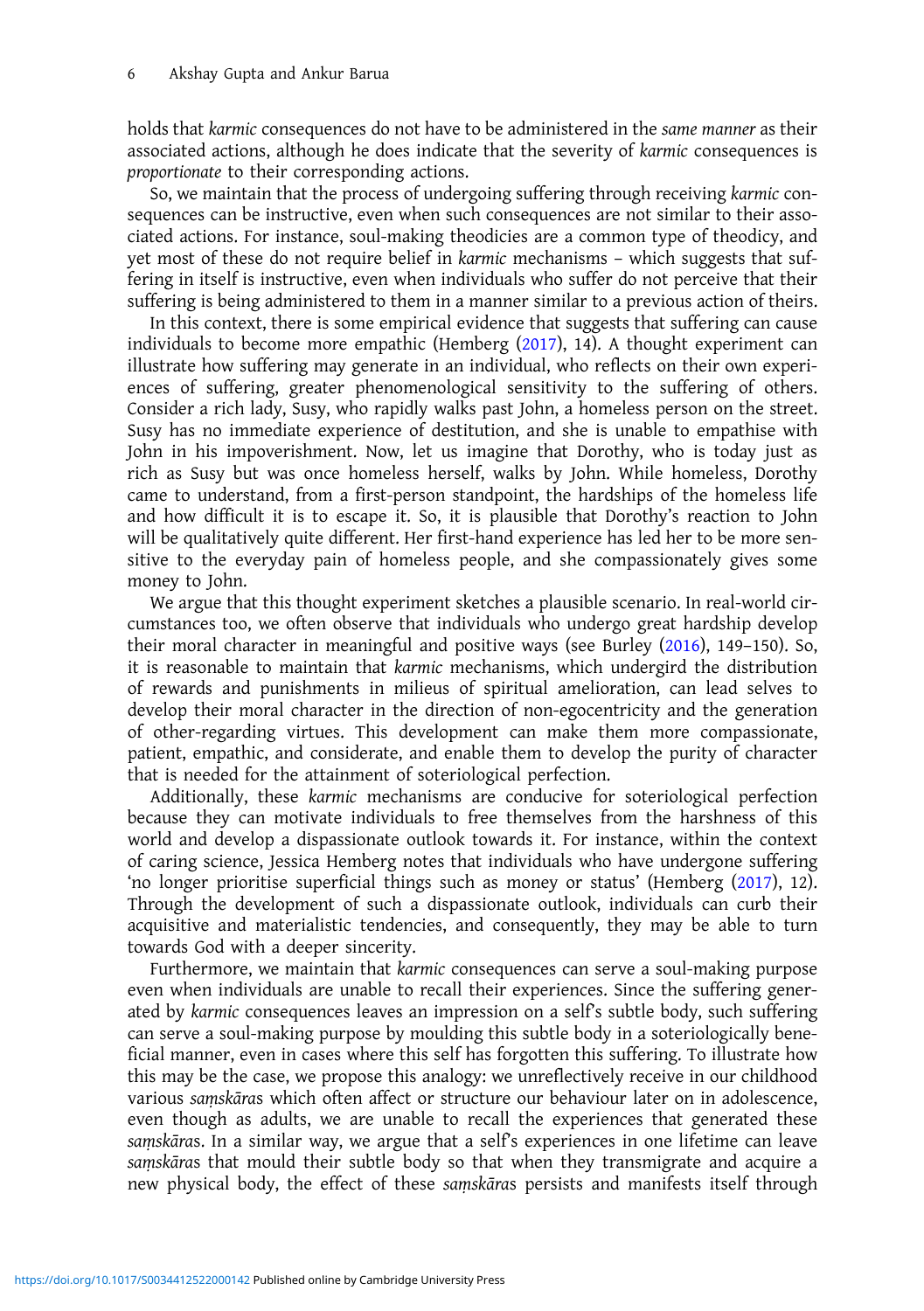this moulded subtle body. Thus, the saṃskāras continue to influence the behaviour of this self in their most recent physical embodiment.

At the same time, it is worth clarifying that we do not hold that suffering is the only way for selves to learn soul-making lessons. However, we do maintain that it is a highly effective means for selves to learn such lessons. Hence, a world in which individuals experience suffering in response to their misdeeds is, on the whole, more effective in enabling selves to attain soteriological perfection than a world in which selves do not experience suffering in response to their misdeeds. In short, for many, if not most, selves, the most effective means to develop a relationship with God is that they do experience suffering in response to their misdeeds so that they receive a precise quantum of punishment that is aimed at addressing the specific moral defects that led them to act immorally.

Finally, we maintain that selves possess libertarian free will. Through such libertarian free choices, certain selves become embodied as animals due to the karmic merits and demerits that are generated by those choices. The underlying reason for this connection between past deeds and present embodiment is that animal life provides one effective means for a self's karmic consequences to be administered. Because animals are heavily conditioned by their bestial nature and cannot make self-reflexive judgements in a space of reasoning, we argue that they do not bear moral responsibility for their actions. For this reason, we maintain that they do not accrue additional karmic merits and demerits for their actions. Instead, they exhaust their karmic merits and demerits through experiencing karmic consequences. In this way, selves who become embodied as animals will eventually obtain another human birth and are not determined to remain as animals forever. So, a prolonged period of animal existence can be viewed as a transitory stage on an individual's soteriological journey, and multiple periods of animal existence may be required throughout one's entire sojourn within the physical world.

While it is beyond the scope of this article to launch into an extensive discussion about the metaphysics of free will, we will briefly outline why we argue that God sustains selves' agency in such a manner that they have libertarian free will. If God sustained selves' agency in such a manner that they were causally determined to devote themselves to God, selves would not be ultimately responsible for their choices. Consequently, the choices that they would make, including their choice to devote themselves wholeheartedly to God, would be less meaningful. For this reason, we argue that a world where selves have libertarian free will when they choose to devote themselves unswervingly to God is, on the whole, better than a world where selves lack such freedom, even though the possession of libertarian free will opens up the possibility of suffering while in worldly existence.

In our account of libertarian free will, which resembles that of Frederick Choo & Esther Goh [\(2019](#page-12-0)), if an agent, through their own libertarian free choices, comes to acquire saṃskāras that cause them to form a malevolent moral character, their wicked actions are free despite being influenced by these saṃskāras, since this agent is ultimately responsible for generating these saṃskāras and this moral character through their own libertarian free choices (a similar statement can be made in the case where an individual acquires saṃskāras that cause them to form a morally righteous character).

In this connection, one may object that this view of freedom could lead to fatalism – individuals with a wicked mentality may continue to act unrighteously and never improve their moral character. While addressing this issue in depth is beyond the scope of this article, it is worth mentioning that due to the soul-making features of karmic mechanisms, individuals who act wickedly would, through their suffering, which is the karmic consequence of their actions, receive saṃskāras that can gradually rectify their behaviour. So, it is difficult for individuals to maintain a wicked disposition perpetually, since they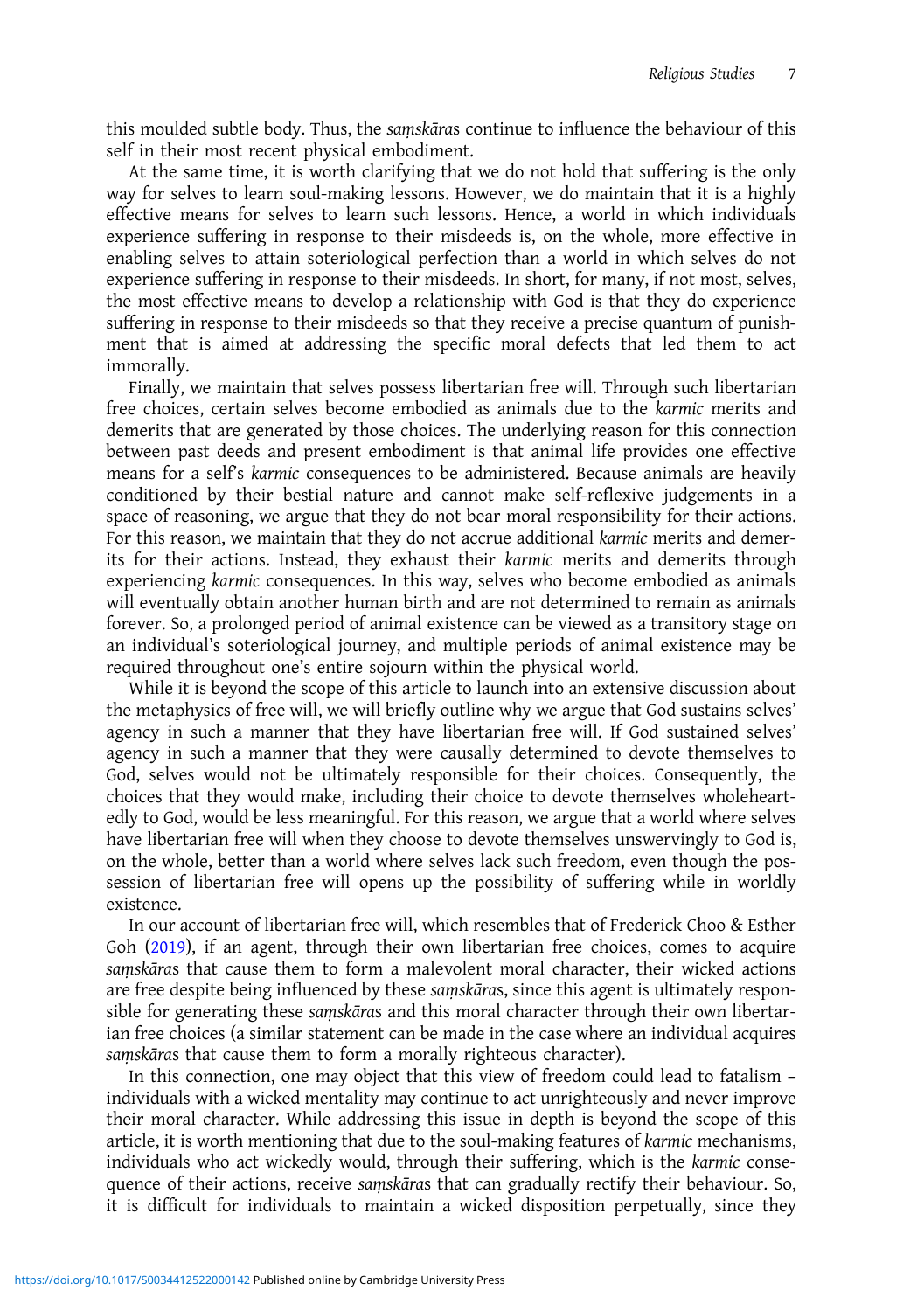would constantly be learning soul-making lessons across lifetimes. Furthermore, karmic mechanisms do not determine individuals' future actions. These mechanisms place individuals in particular circumstances, but how individuals decide to act while they are in these situations depends on how they exercise their libertarian free will.

## Articulating the details

Having outlined the contours of our theodicy, we will now illustrate how it can address the four questions that were raised in connection with the EAAS.

An answer to Q1 and to Q2, which is informed by our theodicy, is as follows. Animals, like humans, are immaterial selves (ātman) in specific types of physical embodiment. The reason that some selves are presently embodied as animals, and not as humans, is because of their prior karmic merits and demerits they had acquired in a human embodiment. Because the karmic mechanisms are supervised by a God of maximal goodness, in the God's-eye view of the world, there is no gratuitous suffering. These mechanisms serve a soul-making purpose, for the reasons that we previously described, and so they are teleologically oriented to the highest good, namely, God, since they enable all selves to progress toward soteriological perfection, including those selves that are presently embodied as animals. In this way, the world can be viewed as a cosmic laboratory in which the ātman is gradually becoming purified, in the sense of attaining progressively deeper God-attunement, through a spiritual alchemy across multiple forms of embodiment.

Now, the question may be raised: if suffering is not necessary for soul-making, why could God not just enable selves to learn soul-making lessons through other means and thus save them from undergoing suffering as animals? Our response begins by noting that if a self wants God not to intervene in their life, then God cannot intervene in this way without violating this self's libertarian free will.<sup>[9](#page-11-0)</sup> So, in the case of selves who do not wish to have a relationship with God (such as those selves who are presently embodied as animals), God cannot interfere with their lives and compel them to learn soul-making lessons through a means of God's own devising. Under the circumstances, what God can do is to structure the world so that selves learn soul-making lessons in a manner that does not violate selves' libertarian free will. We argue that karmic mechanisms are the best means to do just this – when selves undergo suffering in an animal embodiment, it is not due to God, but rather, due to their own free actions, and so, no suffering is forced upon selves by God because selves are ultimately responsible for it. Moreover, when selves suffer, their suffering is in response to a particular misdeed, and the karmic consequences they receive are aimed at targeting the very specific moral defects that led to them.

In turn, this response leads us to Q3. Recall that selves that are undergoing worldly processes of reincarnation possess both a physical body and a subtle body. Although each self is associated with a specific physical body for only one lifetime, its connection to a subtle body – with a developing array of dispositions – persists across lifetimes, and this subtle body is largely responsible for an individual's psychic attitudes, tendencies, and inclinations. For instance, in an embodiment in an animal or a human form, the subtle body is characterized by particular saṃskāras that shape that particular embodiment. So, consider a self X that is presently living the life of a human  $H_1$ . In their next life, they become embodied as an animal and receive various saṃskāras that mould their subtle body. Then, in the subsequent life, they become embodied as a human  $H_2$ . Due to receiving impressions during the intermediate embodiment as an animal, X's subtle body in  $H_2$ is different from X's subtle body in  $H_1$ . Let us assume that the saṃskāras X received in their animal embodiment from the local environment moulded their subtle body in such a manner that X as  $H_2$  is more empathic to fellow human beings than X as  $H_1$ .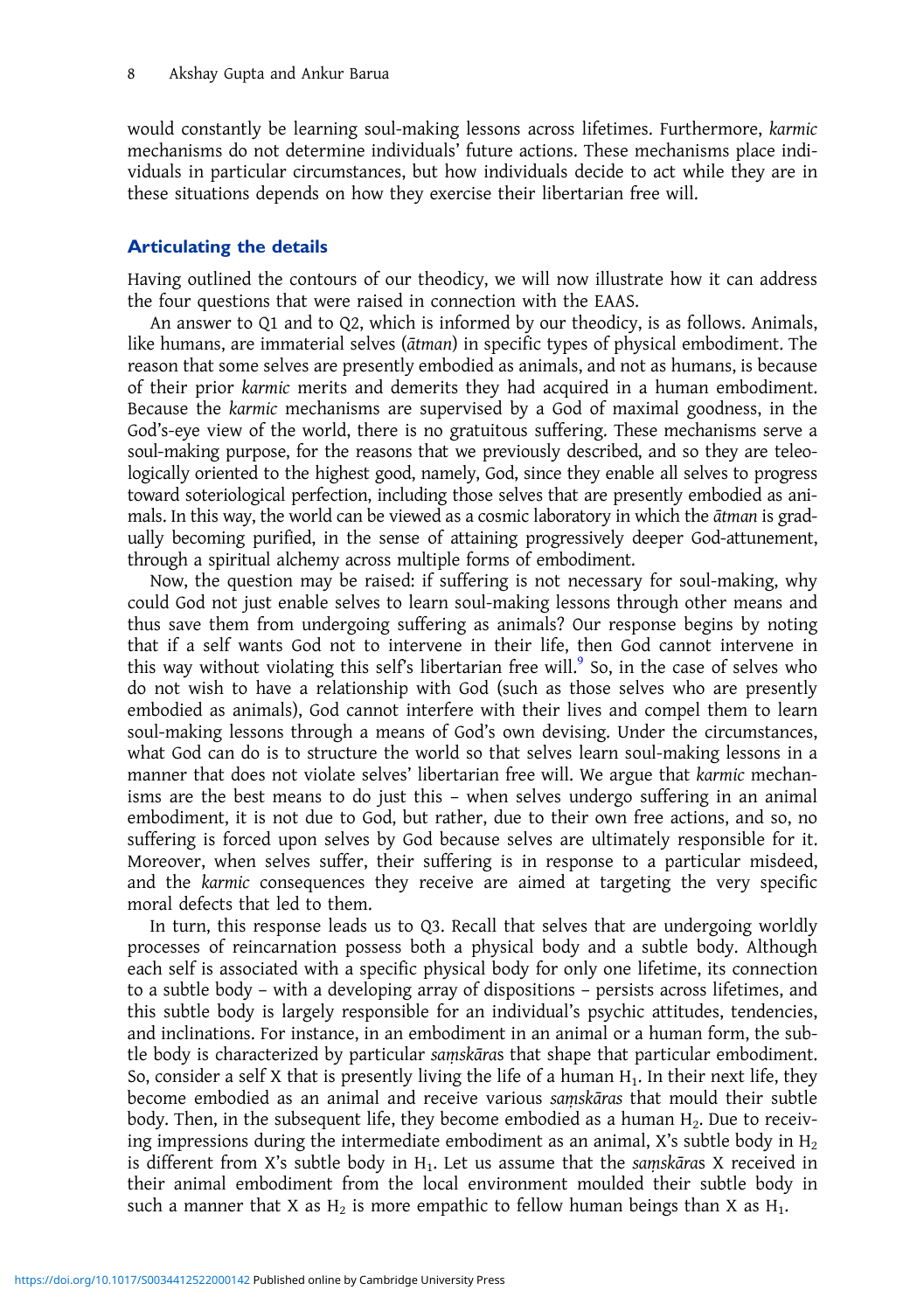At this point, one may object: how can these soul-making lessons be learned when selves are embodied as animals and cannot reflect on their suffering in the manner that humans can? As we have argued previously, a self's experiences in one lifetime leave saṃskāras that mould their subtle body and these saṃskāras thus persist and manifest in that self's future lifetimes through this continually moulded subtle body.

So, in a similar manner, we argue that certain saṃskāras that are latent in the subtle body associated with X as an animal can subsequently become expressed in the conscious life of X as  $H_2$ . Even if animals may not possess the metacognitive capacities needed for the exercise of moral agency, various studies indicate that they have forms of subjectivity directed by sympathy, kindness, and patience (Monsó et al. ([2018](#page-12-0))). These capacities can be concretely developed in the human embodiment of  $H<sub>2</sub>$  and further refined here so that there are no gaps in the trajectory of X's moral development.

In other words, in animal embodiment, selves can receive saṃskāras that mould their subtle bodies so that they become more (a) sensitive to the pain of others and (b) dispassionate towards the world. While a self may not undergo any substantial behavioural changes in the course of their embodiment as an animal, which is a result of their karmic consequences, such changes could manifest when this self later becomes embodied as a human. This process is similar to how a child receives saṃskāras and only begins to manifest the behavioural changes brought about by such saṃskāras in adolescence – even when this self does not consciously recall the experiences that generated these childhood samskaras.

Nevertheless, one can raise the question: how can karmic mechanisms be soteriologically effective while selves are unaware of them, either as animals or as humans? We respond that we should distinguish between a metaphysical claim and an epistemic claim – the efficacy of karmic causality is not dependent on our knowledge of its existence, any more than gravity did not operate in the times of the ancient Romans, who could not articulate the concept of gravitational attraction. The analogy with gravity raises, of course, the vexed question whether reincarnation is a real process that can be experientially verified or whether reincarnation is only a theoretical postulate that explains some present-day circumstances (Pasricha [\(1990](#page-12-0)); Chadha & Trakakis ([2007\)](#page-12-0)). However, it is beyond the scope of this article to address this question (for an extended discussion of this point, see Barua  $(2015)$  $(2015)$ ).

One may also ask: why does God not prevent selves from making choices that lead to painful karmic consequences? As mentioned previously, we maintain that God supports the libertarian free will of selves, so when human agents use their libertarian free will to make choices that cause them to suffer as animals as a karmic consequence of these choices, God cannot directly intervene in their lives to prevent them from making such choices, unless they themselves will for God to do so. If certain selves were to choose courses of action that lead them to experience great suffering, God cannot control their actions without overriding their agential capacities. However, God constructs this physical world as a moral stage in which there is a system of moral causality that administers rewards and punishments to individuals in proportion to the moral quality of their actions. Therefore, they can gradually learn soul-making lessons from their libertarian free actions.

Still, one may ask: why does God not reduce the experienced severity of karmic consequences so that selves receive, for instance, half the quantum of pain and twice the quantum of pleasure? For instance, why is the karmic desert of Joe's harmful action an excruciatingly painful dog bite and not a mosquito bite? Our response is that the most effective means for selves to learn soul-making lessons through the experience of karmic consequences requires that such consequences are administered in direct proportion to the moral quality of their actions. If selves experienced lesser pain than what they caused others, they would not truly apprehend, through first-hand experience, the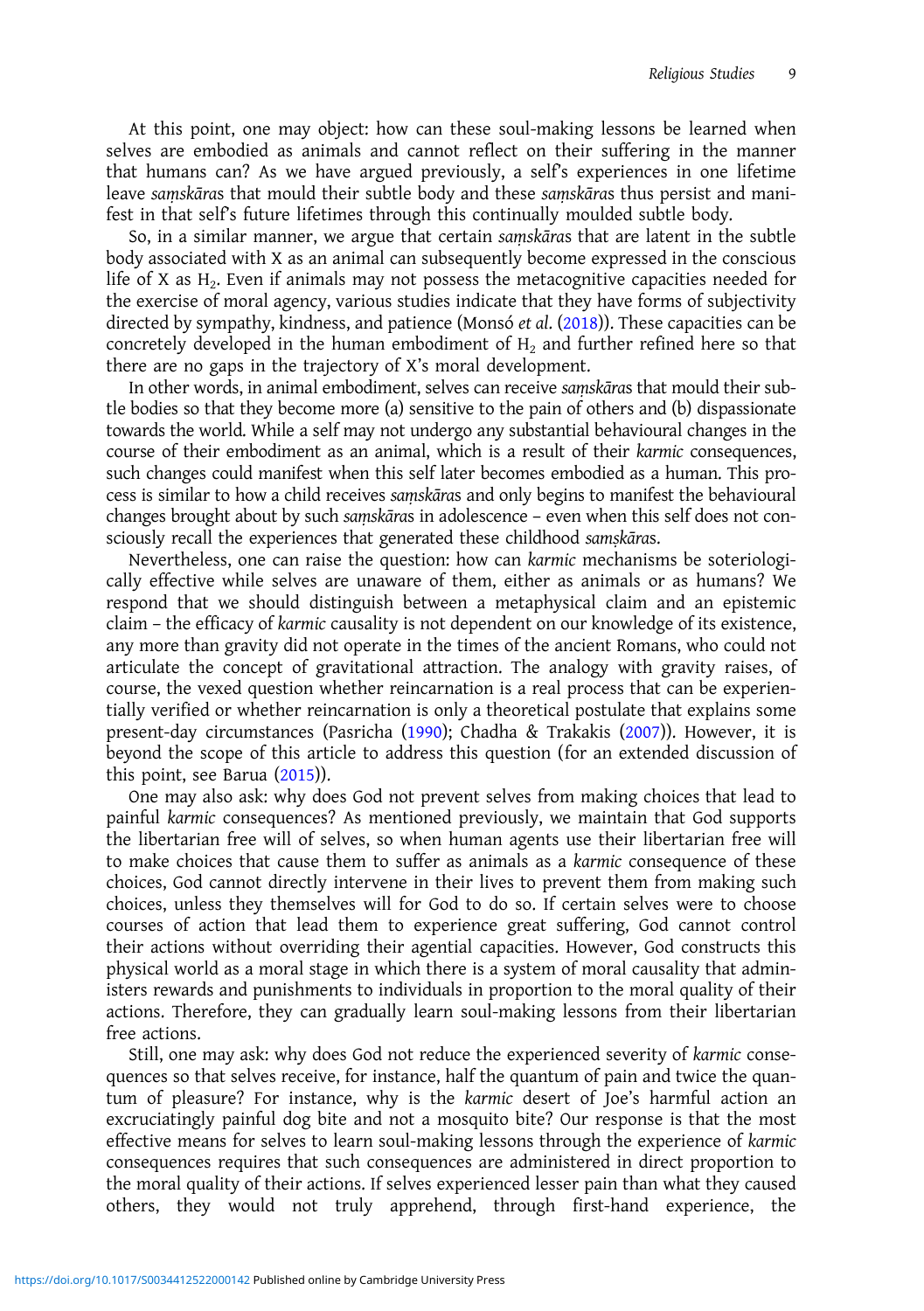phenomenological intensity of that pain. Conversely, if selves experienced greater pain than what they caused others, they would experience pain in excess of what is required for them to understand what it is like to experience the pain that they have caused others.

Granted, there are certain instances of evil that are so horrendous that they call into doubt the very claim that all suffering and pleasure are karmic consequences that are administered in proportion to the moral quality of the actions that generated these consequences. In addressing this objection, we note that certain instances of suffering seem to be disproportionate when these are viewed from the vantage point of our finite epistemic perspectives. However, if one accepts that there is deep moral structure in the world on account of karmic mechanisms and the process of reincarnation, one may also trust that such suffering, while it is intense, is never disproportionate.

Finally, our theodicy supplies an answer to Q4. In our theodicy, selves acquire their specific bodies on account of their karmic merits and demerits, which are themselves accrued on account of their libertarian free actions. Therefore, they do not receive their specific embodiments in any arbitrary manner.

At this stage, we may summarise our responses. Our Vedāntic Hindu theodicy is animated by a cosmological optimism that the world is morally structured in such a way that there are no breakages in the trajectory of a self's progression. This teleological vector, which moves through the vales of soul-making towards God, operates across animal and human forms of embodiment. However, a particular human or animal embodiment may not be able to perspicaciously trace the relevant connections between past actions and present consequences. Nevertheless, we maintain that karmic mechanisms serve a soul-making function: as noted earlier, the spiritual lessons selves may learn through karmic consequences do not require conscious recollection of the acts that generated them.

In Appendix 1, we sketch a plausible scenario that demonstrates how animal suffering can lead to a greater good.

#### Addressing objections

We will now consider some objections to our theodicy. At the outset, we should note that there are too many objections to consider in the short compass of this article. For instance, questions of personal identity, mind–body causal interaction, objections against libertarian free will, and metaphysical and moral objections to a karman theory, though pertinent, cannot be addressed in its limited space. For this reason, we will only address the objections that directly pertain to our theodicy.

The first objection relates to Q4. We have argued that in our theodicy, God does not arbitrarily choose some selves to suffer more than others on account of their particular embodiments. Rather, selves acquire their specific embodiment due to their karmic merits and demerits. However, this response opens itself up to the charge of an infinite regress. If the circumstances that we are presently in are determined by prior karmic consequences, and the circumstances that we once were in when we performed the actions that led to our current situation were also determined by prior karmic consequences, then we can keep pushing back the causal chain of actions and consequences ad infinitum. So, unless there is an initial action that actuates a chain of karmic causality, we may conclude that this chain extends infinitely into the past and involves an infinite regress. Some philosophers like Whitley Kaufman [\(2005](#page-12-0), 22) find this problematic.

There are two ways in which one can defend the coherence of a karman doctrine against this charge of an infinite regress. One way might be to affirm that an actual infinite causal chain obtains. Śaṅkara (c. ninth century CE) and Rāmānuja (c. eleventh century CE), for example, maintain that karmic causality is beginningless and so accept, in effect, an actual infinite causal chain (Herman ([1971\)](#page-12-0)). Indeed, the acceptance of an actual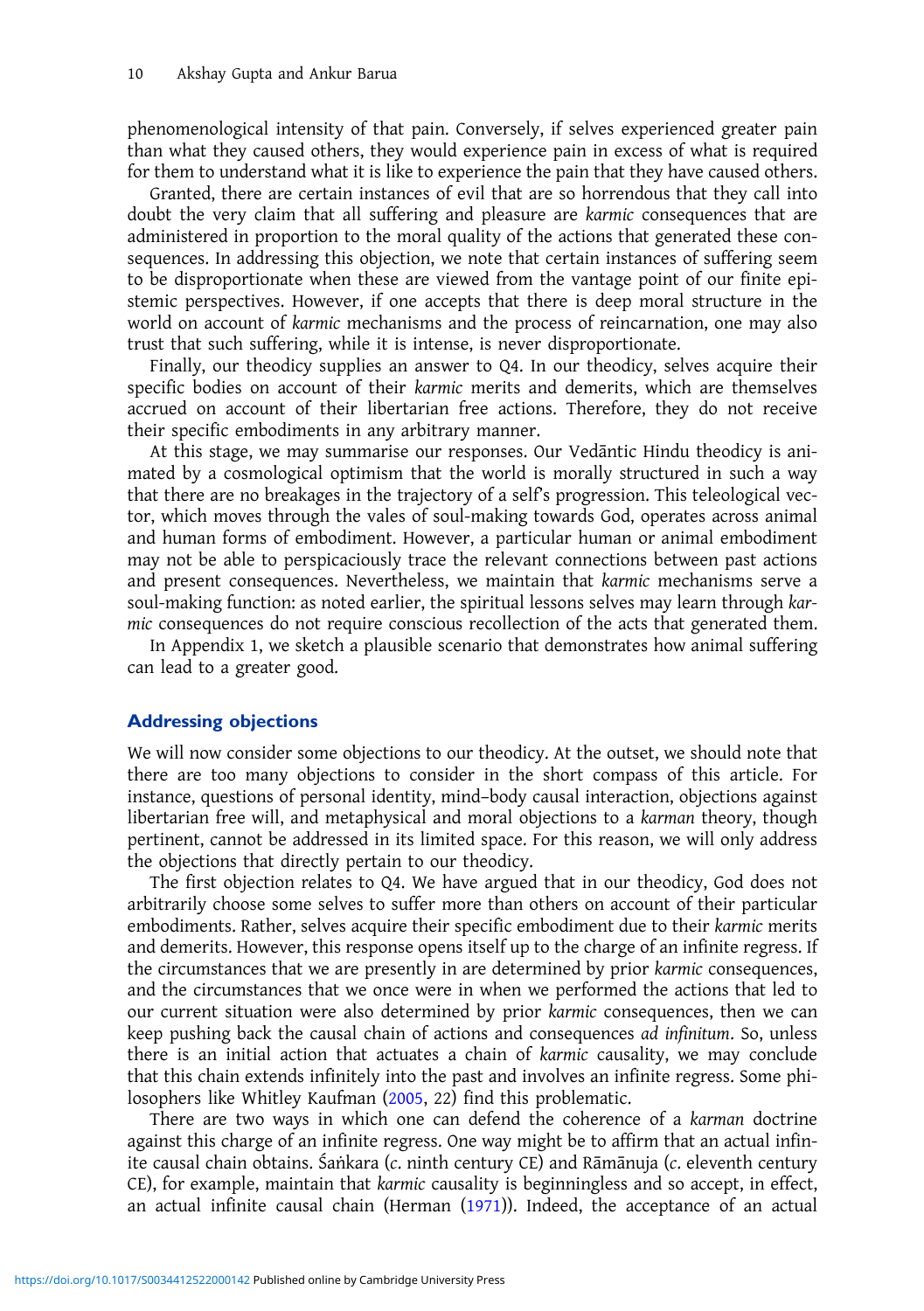infinite causal chain has been employed as a strategy to refute cosmological arguments for God's existence (Morriston, [2010\)](#page-12-0), so it can be argued that an actual infinite causal chain is not as problematic as Kaufman suggests. This response is not without a theoretical cost however, for it becomes difficult for the adherent of a karman doctrine to employ cosmological arguments. However, the adherents of a karman doctrine could simply bite the bullet and accept this cost, since cosmological arguments are not essential to a karman doctrine, though they may serve to rationally support God's existence.

Another response is to maintain that there is a first action that initiates a self's karmic causal history. While Brahmasūtra 2.1.35 (c. 300 BCE–300 CE) states that karmic consequentiality is beginningless (anādi) (Herman ([1971](#page-12-0)), 276), Prabhupāda interprets the crucial term anādi to mean 'since time immemorial' (Prabhupāda & Swami [\(1998](#page-12-0)b), 319). Prabhupāda states that selves were once in a supramundane realm with God and then some of them chose to exercise their volition to come to the physical world (Prabhupāda & Swami [\(1998](#page-12-0)a), 782). Once they reached this world, they would initiate a first action, which would mark the beginning of their karmic causal history. It is beyond the scope of this article to defend this particular view, but we mention it to indicate that there are contemporary responses to the charge of an infinite regress that are different from those proposed by premodern exegetes such as Śaṅkara and Rāmānuja.

A second objection concerns the Pauline principle, according to which, 'one should never do evil so that good may come'. In other words, even if God's actions produce a greater good, God should refrain from performing them, if such acts are evil in themselves. However, in our theodicy, God is not directly responsible for causing suffering. Rather, God structures the world so that individuals reap the fruit of their actions and do not experience any suffering that they did not merit through their own actions. For this reason, we argue that God does not do evil, and so God does not violate the Pauline principle.

Nevertheless, one may argue that while God is not responsible for directly causing animal suffering, God is indeed responsible for failing to prevent animal suffering. Suppose that selves who are embodied as animals desire that God does not intervene in their lives (or suppose that in a previous life as a human, such selves did not desire for God to intervene in their lives and that this desire is present in a latent form when these selves are embodied as humans). We have argued that in such cases God cannot be held responsible, for if God were to intervene and prevent suffering, either continually or episodically, God would violate selves' agency and negate their free will by overriding their desire for God to not interfere in their lives. One could argue that God should intervene only when God can prevent instances of particularly horrendous suffering. However, if God did so, once again selves' free will would be restricted, and so their choice to devote themselves to God would be less meaningful. This is because selves would lack the libertarian freedom to live their lives without God's involvement and would merely possess 'backyard freedom' – the type of limited freedom enjoyed by a child whose parents tell them that they can leave the house, so long as they do not venture beyond the confines of the backyard. In other words, if God monitored selves' actions and intervened anytime something horrendous were to happen to them, selves would never truly be able to live a life apart from God, in a similar manner to how a child confined to the backyard cannot not live without parental supervision.

Still, one may raise the objection: why does God not produce this world so that selves do not have to suffer for their actions? Our response is that if God produced this world in this way, selves would not learn soul-making lessons through suffering, and so they would reside in this world for a longer duration of time, thus causing them to experience less happiness because they would miss out on the superior standard of happiness that they could experience in the supramundane realm (see Appendix 1 for a further elaboration of this point).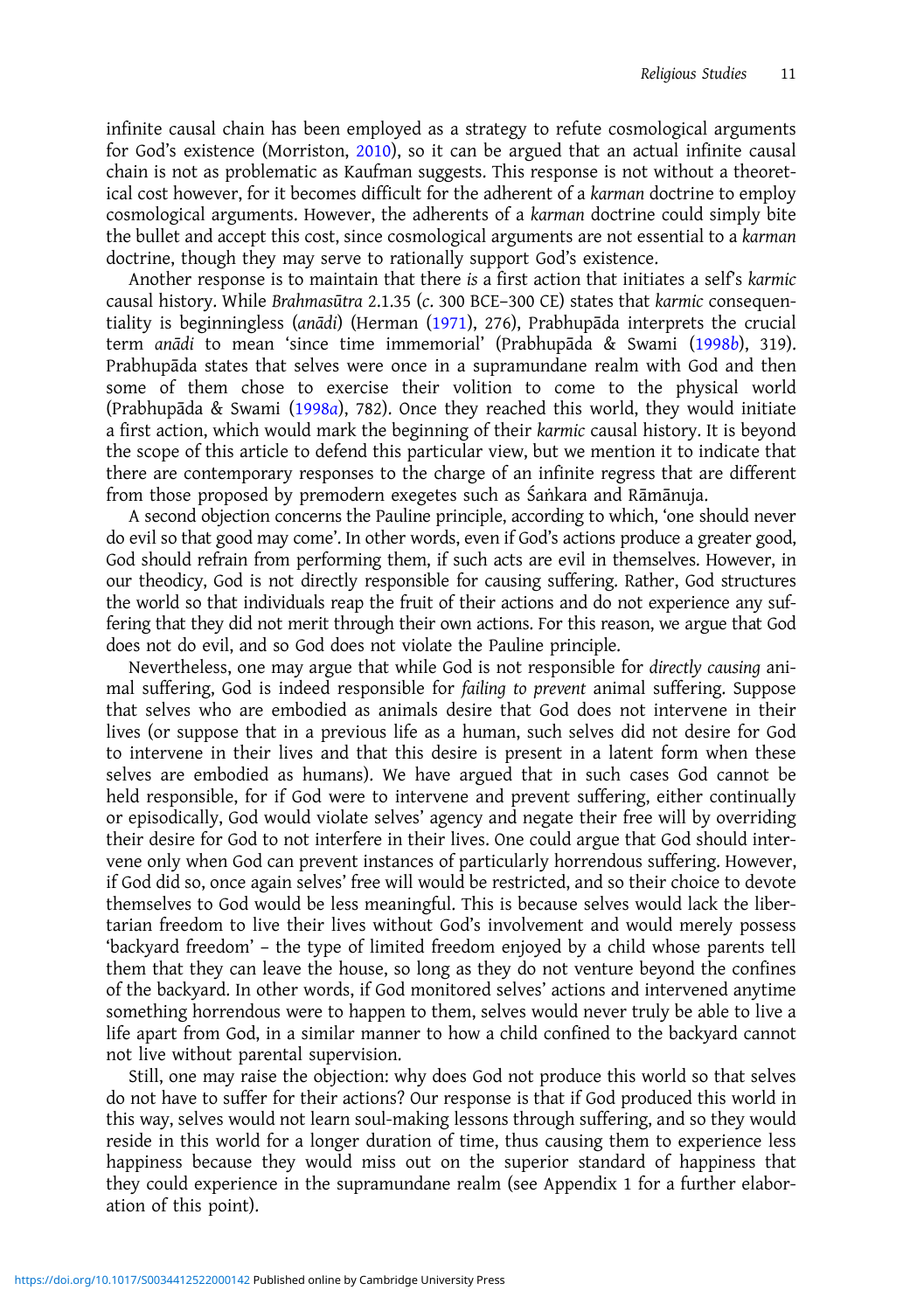## <span id="page-11-0"></span>Conclusion

In this article, we have put forth a theodicy that we argue reconciles the existence of animal suffering with an omni-God. We have specifically addressed the EAAS, and our response to it is as follows. Selves possess libertarian free will and the possession of such free will is beneficial because it makes selves' relationship with God deeply meaningful. However, one consequence of possessing such free will is that selves can misuse it. Because the physical world is structured by long-range karmic mechanisms, when selves act malevolently, they accrue karmic demerits, on account of which they suffer. This suffering can be meted out whilst selves, who are immaterial beings that reincarnate into various contingent forms of physical embodiment, are embodied as animals. Such suffering is ultimately beneficial, however, because it enables selves to learn soul-making lessons that further their journey toward soteriological perfection, which is the highest good. For this reason, in our theodicy, the existence of animal suffering does not conflict with the existence of God.<sup>10</sup>

### **Notes**

1. It is worth pointing out that Trent Dougherty has recently argued that selves can participate in the soulmaking process (Dougherty ([2014\)](#page-12-0)).

2. A recent proponent of AOE is Vince Vitale, whose theodicy is based on this view (Vitale ([2020\)](#page-12-0)).

3. The distinction between the view outlined here and Cartesian substance dualism is important to note. Tooley has objected to a theodicy based on karmic mechanisms and reincarnation because he argues that reincarnation requires substance dualism, against which he raises several objections (Tooley ([2019](#page-12-0)a), 12–15). While it is beyond the scope of this article to address these objections, it can be pointed out that they are targeted at a particular type of substance dualism that we do not endorse here.

4. The BhP upholds the notion of impressions. For instance, BhP 5.25.8 uses the term vāsanā, which is another word for impression (Śāstrī [\(1965](#page-12-0)–1975), Book 5, 540).

5. kālaṃ karma svabhāvaṁ ca māyeśo māyayā svayā/ātman yadṛcchayā prāptaṃ vibubhūṣur upādade // (Śāstrī ([1965](#page-12-0)– 1975), Book 2, 189).

6. dravyaṃ karma ca kālaś ca svabhāvo jīva eva ca/vāsudevāt paro brahman na cānyo 'rtho' sti tattvataḥ // (Śāstrī ([1965](#page-12-0)–1975), Book 2, 2, 177).

7. dravyaṃ karma ca kālaś ca svabhāvo jīva eva ca/yad-anugrahataḥ santi na santi yad-upekṣayā // (Śāstrī ([1965](#page-12-0)–1975), Book 2, 2, 472).

8. yena yāvān yathādharmo dharmo veha samīhitaḥ/sa eva tat-phalaṁ bhuṅkte tathā tāvad amutra vai // (Śāstrī ([1965](#page-12-0)– 1975), Book 6, 35).

9. At this point, one could ask the question: what if a self does want God to intervene in their life? Answering this question leads us to additional questions pertaining to God's supervision over karmic mechanisms and the extent to which God could destroy an individual's karmic merits and demerits. Answering these questions is beyond the scope of this article, and since this article is primarily aimed at animal suffering, it suffices to say that when selves are embodied as animals, they lack the cognitive abilities to desire God's involvement in their life, and so this question is not as relevant as it is in the case of humans.

10. Much of the substantive work on this article was done by Akshay Gupta. Some of the arguments were reinforced or reformulated by Ankur Barua. This article has also been improved thanks to the comments of two helpful anonymous reviewers.

### **References**

Andrews K and Beck J (eds) (2017) Introduction. In Andrews K and Beck J (eds), The Routledge Handbook of Philosophy of Animal Minds. London: Routledge, pp. 1–10.

- Barua A (2015) Revisiting the rationality of reincarnation talk. International Journal of Philosophy and Theology 76, 218–231.
- Burley M (2016) Rebirth and the Stream of Life: A Philosophical Study of Reincarnation, Karma, and Ethics. New York: Bloomsbury.
- Chadha M and Trakakis N (2007) Karma and the problem of evil: a response to Kaufman. Philosophy East and West 57, 533–556.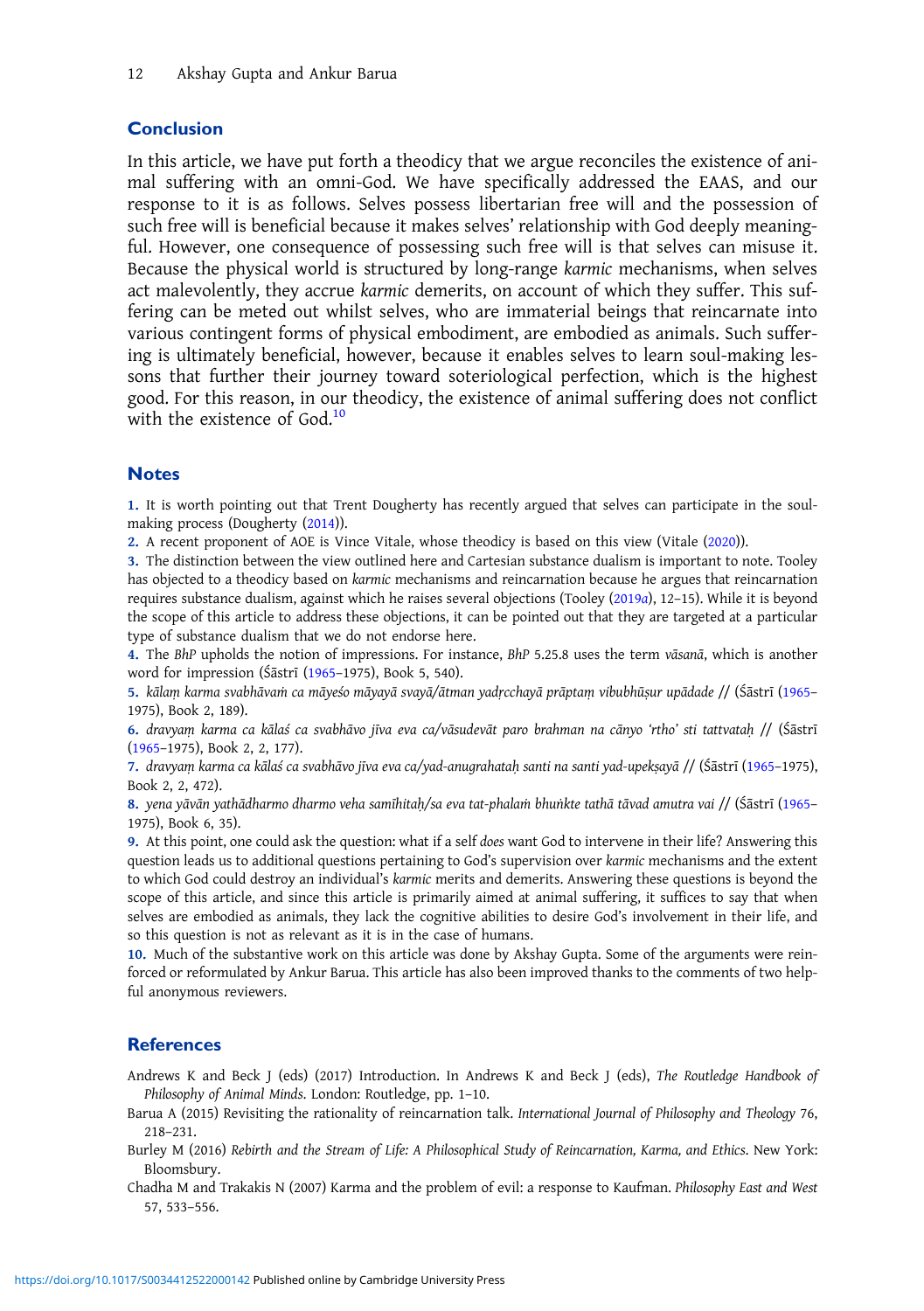<span id="page-12-0"></span>Choo F and Goh E (2019) The free will defense revisited: the instrumental value of free will. International Journal of Theology, Philosophy, and Science 4, 32–45.

Creegan N (2013) Animal Suffering and the Problem of Evil. Oxford: Oxford University Press.

Dougherty T (2014) The Problem of Animal Pain: A Theodicy for All Creatures Great and Small. New York: Palgrave Macmillan.

Draper P (1989) Pain and pleasure: an evidential problem for theists. Noûs 23, 331–350.

Ferré F (1986) Theodicy and the status of animals. American Philosophical Quarterly 23, 23–34.

Gupta A (2020) Re-envisioning a Caitanya Vaisnava 'perfect being theology' and demonstrating its theodical implications. Journal of Hindu-Christian Studies 33, 42–52.

Harrison P (1989) Theodicy and animal pain. Philosophy 64, 79–92.

Hemberg J (2017) Experiencing deeper dimensions of gratitude, well-being and meaning in life after suffering. International Journal of Caring Sciences 10, 10–16.

Herman A (1971) Indian theodicy: Śaṁkara and Rāmānuja on Brahma Sūtra II. 1. 32-36. Philosophy East and West 21, 265–281.

Hick J (1977) Evil and the God of Love. London: Macmillan.

Hill S (2021) Why God allows undeserved horrendous evil. Religious Studies Firstview 1–15. doi: 10.1017/ S003441252100038X

Kaufman W (2005) Karma, rebirth, and the problem of evil. Philosophy East and West 55, 15–32.

Keltz BK (2019) God's purpose for the universe and the problem of animal suffering. Sophia 58, 475–492.

Monsó S, Benz Schwarzburg J and Bremhorst A (2018) Animal morality: what it means and why it matters. The Journal of Ethics 22, 283–310.

Morriston W (2010) Beginningless past, endless future, and the actual infinite. Faith and Philosophy 27, 439–450.

Murray M (2008) Nature Red in Tooth and Claw: Theism and the Problem of Animal Suffering. Oxford: Oxford University Press.

Pasricha S (1990) Claims of Reincarnation: An Empirical Study of Cases in India. New Delhi: Harman Publishing House. Prabhupāda AC and Swami B (1998a) Śrīmad Bhāgavatam: Canto 4 Part 2. Los Angeles: Bhaktivedānta Book Trust. Prabhupāda AC and Swami B (1998b) Śrīmad Bhāgavatam: Canto 6 Part 1. Los Angeles: Bhaktivedānta Book Trust. Rowe W (1979) The problem of evil and some varieties of atheism. American Philosophical Quarterly 16, 335–341.

Śāstrī K (ed.) (1965–1975) Bhāgavata Purāṇa, with Multiple Sanskrit Commentaries. 12 Cantos. Ahmedabad: Śrī Bhāgavatavidyāpīṭha.

Schneider JR (2020) Animal Suffering and the Darwinian Problem of Evil. Cambridge: Cambridge University Press. Sollereder B (2018) God, Evolution, and Animal Suffering: Theodicy Without a Fall. London: Routledge.

Swinburne R (1994) Providence and the Problem of Evil. Oxford: Clarendon Press.

Swinburne R (2013) Mind, Brain, and Free Will. Oxford: Oxford University Press.

Tagare GV (trans.) and Shastri JL (ed.) (1950) Bhāgavata Purāṇa Parts 1–5. Delhi: Motilal Banarsidass.

Tooley M (2019a) The Problem of Evil. Cambridge: Cambridge University Press.

Tooley M (2019b) The problem of evil. In Zalta EN (ed.), The Stanford Encyclopedia of Philosophy (Spring 2019 Edition). Available at [https://plato.stanford.edu/archives/spr2019/entries/evil/.](https://plato.stanford.edu/archives/spr2019/entries/evil/)

Van Inwagen P (2006) The Problem of Evil. Oxford: Oxford University Press.

Vitale VR (2020) Non-Identity Theodicy: A Grace Based Response to the Problem of Evil. Oxford: Oxford University Press.

## Appendix 1

In this appendix, we illustrate a plausible scenario in which a self that is embodied as a fawn suffers for its karmic consequences and yet enjoys a greater measure of happiness than a self that does not suffer such consequences. First, imagine two scenarios. In the first scenario, a self, whom we can call  $F_1$ , is embodied as a fawn and suffers due to being immolated in a forest fire. This suffering, which is the consequence of  $F_1$ 's karmic consequences, leaves an impression on F<sub>1</sub>'s subtle body, because of which, F<sub>1</sub>'s subtle body becomes moulded in such a manner that  $F_1$  becomes more sympathetic to pain and more dispassionate toward the world. Consequently,  $F_1$  attains soteriological perfection earlier. In the second scenario, the self, whom we can call  $F_2$ , does not suffer karmic consequences and does not develop the sensitivity or dispassion that  $F_1$  does.

Now, in the first scenario, let S represent the suffering that  $F_1$  experiences by burning in the fire. Let us also say that  $F_1$ , due to the existence of karmic mechanisms, experiences an average happiness of A quanta of happiness in each life in the physical world. We can measure this happiness according to the unit rāma. Suppose that  $F_1$  lives in the physical realm for T amount of lifetimes and that they will live for R amount of time in the supramundane realm.  $F_1$  in the supramundane realm also experiences an average of C rāmas in each span of time that is equivalent to a lifetime. The amount of overall happiness  $F_1$  experiences can be written out